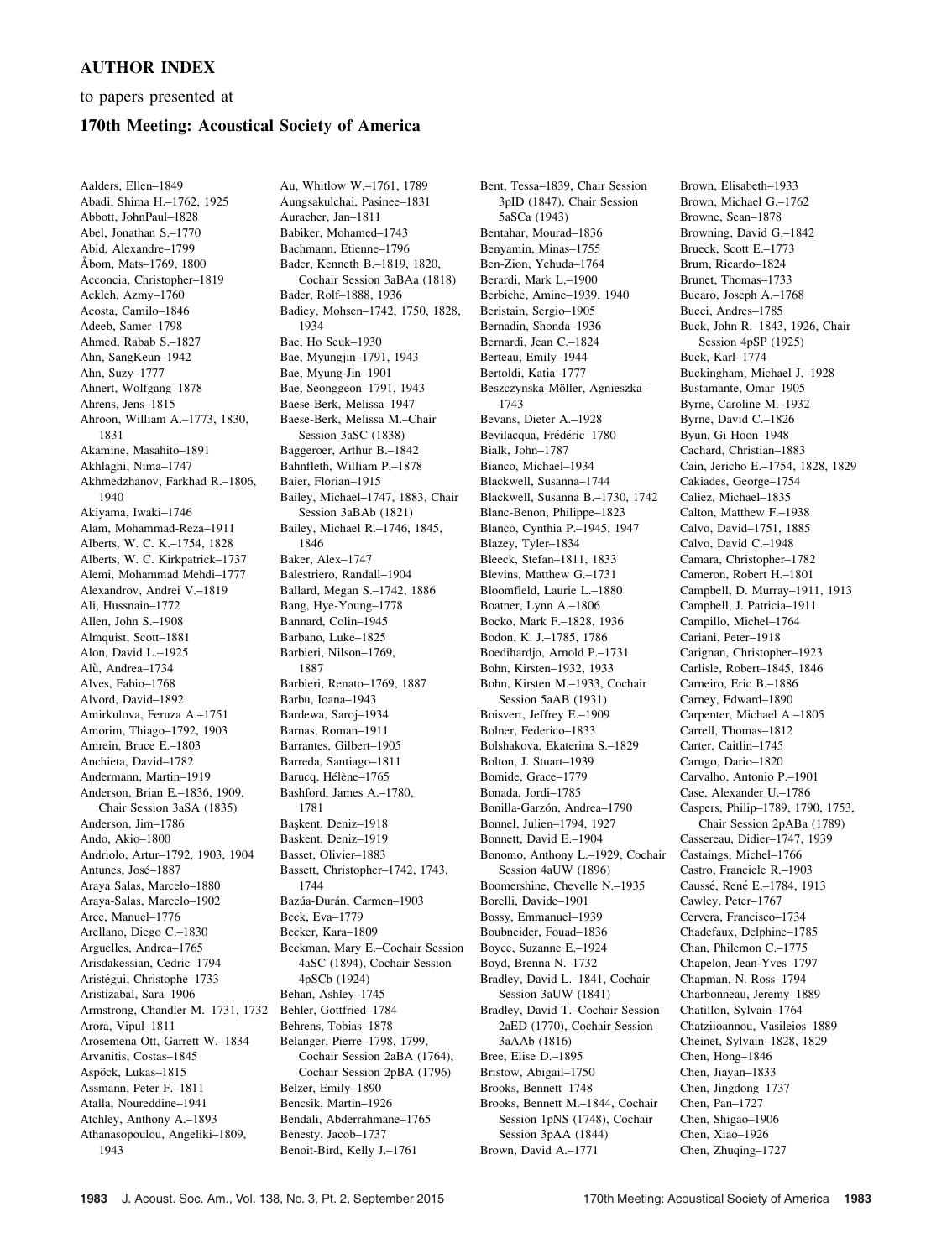Cheng, Jianchun–1734 Cheng, Jian-chun–1752 Chernysh, Irina N.–1820 Cherven, Brooke–1788 Cheyne, Stanley A.–1772 Chiari, Anna–1901 Chick, John–1913 Chilson, Cory–1772 Chiu, Chen–1931 Cho, Chomgun–1927, 1928 Cho, Sungbeen–1902 Cho, Younho–1837 Choi, Inyong–1832 Choi, Jeung-Yoon–1780 Choi, Jung-Woo–1782 Choi, Sangsook–1943 Chomette, Baptiste–1785 Chonavel, Thierry–1927 Choo, Youngmin–1896 Chotiros, Nicholas–1929 Chotiros, Nicholas P.–1898 Christensen, Douglas–1881 Christoff, Jerry–1877 Church, Charles C.–1908 Cipolla, Jeffrey–1910 Clark, Amanda–1850 Clayards, Meghan–1778, 1924 Clayton, Dan–1816 Clement, Gregory–1747, 1845 Clement, Gregory T.–1882 Climente, Alfonso–1734 Clopper, Cynthia G.–1922, Chair Session 4pSCa (1922), Cochair Session 4pSCb (1924) Coaldrake, A. Kimi–1937 Coffin, Matthew–1929 Coffman, Zachary A.–1745 Cohen, Clara–1838 Collet, Manuel–1920 Collier, Sandra L.–1754, 1828, 1829 Colliler, Sandra–1828 Collin, Samantha–1888 Collis, Jon M.–1949 Colosi, John A.–1743, 1744, Cochair Session 1aAO (1729), Cochair Session 1pAO (1742), Cochair Session 3aUW (1841) Conan, Ewen–1927 Conner, Lori S.–1897 Connolly, Brian–1935 Connolly, Sean–1759 Conte, Marco–1885 Cooper, Heather–1788 Cooper, Steven E.–1749, 1926 Copping, Andrea–1930 Cordioli, Julio A.–1828, 1830 Cordioli, Júlio A.–1936 Core, Cynthia–1943 Cortés Calva, Patricia-1904 Cottingham, James P.–1912, 1935, Chair Session 1eID (1756), Cochair Session 5aMU (1935) Coupé, Christophe-1838 Coussios, Constantin–1820, 1845, 1846 Coviello, Christian–1845, 1846 Cowan, Nicole–1745 Cox, Ben–1882 Cox, Donald–1776 Cox, Steven R.–1849 Cox, Trevor J.–1731

Coyle, Whitney L.–1913, Chair Session 4pMU (1911) Craft, Jessica–1944 Crake, Calum–1845 Crowley, Alex–1830 Crum, Lawrence–1883 Crum, Rachel–1810 Cugnet, Marie-Françoise-1939 Culver, R. Lee–1949, Cochair Session 1aSP (1735), Cochair Session 1pSP (1753) Culver, Richard L.–1736 Cummer, Steven–1733, 1751 Cunefare, Kenneth–1758, 1769, 1808, Chair Session 4pSA (1920) Cunefare, Kenneth A.–1921 Cunitz, Bryan–1883 Cunitz, Bryan W.–1746, 1747, 1846 da Silva, Lúcia C.-1824 Dahl, Peter H.–1767, 1737 Dahlin, Christine R.–1880 Dai, Yuyu–1827, 1942 Dajani, Hilmi–1839 Dall'Osto, David R.–1767, 1737 Dalla Rosa, Luciano–1903 Dancer, Armand L.–1774 D'Antonio, Peter–1814 Darcy Mahoney, Ashley–1788 D'Spain, Gerald L.–1735 Davidson, Madeline A.–1815 Davies, Patricia–1889, Chair Session 4aNS (1889) Dawson, Katherine M.–1779 Dayavansha, E. G. Sunethra K.– 1796 De Mezzo, Sebastien–1774 de Monchy, Romain–1797 de Moustier, Christian–1822 de Saint Victor, Marie–1820 de Souza Neto, Olmiro C.–1732 Deal, Thomas–1768 Deane, Grant–1897 Deane, Grant B.–1848 Debut, Vincent–1887 Declercq, Nico–1940 DeFerrari, Harry A.–1841 Degrieck, Joris–1885 Dehner, Rick–1769 Deiters, Kristy K.–1773, 1831 Deligeorges, Socrates–1754 Dellwo, Volker–1946 Delrue, Steven–1836, 1885 DeMetz, Fred C.–1950 Demi, Libertario–1746, 1883 Demi, Marcello–1746 Deng, Yuqi–1832 Deng, Zhiqun–1930 Dent, Micheal–1760 Dent, Micheal L.–1879, Cochair Session 4aAB (1879) Depollier, Claude–1939, 1940 Derode, Arnaud–1939 Desjouy, Cyril–1823 Dettmer, Jan–1795, 1743 Di, Xiao–1828 Di Tulio, Juliana–1903 Diaz, Julien–1765 Didla, Grace S.–1808 Diedesch, Anna C.–Cochair Session 2pID (1802)

DiMaggio, Dominic–1743 Diotalevi, Lucien–1799 Döllinger, Michael–1779 Dong, David W.–1758, 1807, 1877 Dooling, Robert–1879, Cochair Session 4aAB (1879) Dooling, Robert J.–1881 Dorval, Vincent–1764 Dos Santos, Serge–1796, 1835 dos Santos Canabarro, Moisés-1824 Dosso, Stan–1795 Dosso, Stan E.–1763, 1743, 1754 Dostal, Jack–Chair Session 2pED (1802) Dou, Chunyan–1909 Dowling, David R.–1925, 1927, 1934, 1941 Doyle, Francis J.–1754 Doyle, Philip C.–1849 Doyle, Timothy E.–1745, 1746, 1846 Drake, Robert–1822 Drichko, Irina L.–1938 Drinkwater, Bruce W.–1765, 1827 Du, Lin–1769 Duan, Rui–1794 Dubois, Michelle–1947 Dubrovskiy, Denis–1779 Duda, Timothy F.–1843, 1896 Dun, Zhiling–1805 Dunkin, Robin C.–1790 Dunmire, Barbrina–1845 Dunmire, Barbrina L.–1747 Dunn, Chris–1800 Dunphy, Kevin–1929 Duryea, Alexander P.–1845 Dushaw, Brian D.–1743 Dvorakova, Zuzana–1835 Dzieciuch, Matthew A.–1743, 1744 Eaton, W. C.–1757 Eddins, Ann C.–1832, 1833 Eddins, David A.–1809, 1832, 1833 Edelmann, Geoffrey F.–1782, 1948, Chair Session 2aSP (1781) Edwards, Jan–1894 El Boghdady, Nawal–1918 El Guerjouma, Rachid–1836 El-Basheer, Tarek M.–1827 Eligator, Ronald–1739, Cochair Session 1pAA (1738) Elko, Gary W.–1736 Ellaham, Nicolas–1839 Ellis, Dale D.–1898 Ellis, Donna A.–Cochair Session 4aAA (1877), Cochair Session 4pAAa (1899) Emokpae, Lloyd–1782, 1948 Ernestus, Mirjam–1849 Escolano, Jose–1736 Eshghi, Marziye–1777, 1779 Eshghi, Mohammad–1779 Espana, Aubrey L.–1847, 1950 Esplin, J. James–1949 Espy-Wilson, Carol–1781 Estrada Villegas, Sergio–1905 Evans, Bronwen–1811 Everbach, E C.–1820 Everbach, Erich C.–1825 Ewart, Terry E.–1842 Eyring, Nathan G.–1900 Fabre, Benoît-1785

FABRE, Benoit–1912 Factor, Rachel E.–1745, 1746 Fan, Yu–1920 Fang, Nicholas–1752, 1939 Fares, MBarek–1765 Farrer, Alexis–1881 Fechter, Larry D.–1804 Fedele, Paul D.–1775 Federman, Jeremy–1826 Felisberto, Paulo–1795 fellah, Mohamed–1939, 1940 fellah, Zine El Abidine–1939, 1940 Feng, Albert S.–1727 Ferguson, Brian G.–1753 Ferguson, Sarah H.–1839, Chair Session 2aSCa (1777) Fernandes, Julio–1799 Ferracane, Elisa–1947 Fiebig, Andre–1749 Finch, Benjamin F.–1745 Finette, Steven I.–1929 Finneran, James F.–1792 Fischell, Erin M.–1949 Fisher, Jeff W.–1804 Flamme, Gregory A.–1773, 1831 Flemming, Edward–1779 Fletcher, Annalise–1779 Flynn, Tyler J.–1941 Fonyo, Rozina–1838 Foote, Kenneth G.–1822, 1842 Foulkes, Timothy–1816 Fox, Robert A.–1922, Chair Session 2pSCa (1808) Franceschini, Emilie–1797 Francis, Alexander L.–1945, Chair Session 2aSCb (1780) Françoise, Jules-1780 Frank, Matthias–1785 Freeman, Simon E.–1782, 1948, Cochair Session 5aUW (1948) Freeman, Valerie–1838 Fries, Dan–1801 Frisch, Stefan–1810 Frisk, George V.–1928 Fritz, Brad–1738 Fu, Yanqing–1789, 1790 Fujii, Tomoko–1792 Fujioka, Emyo–1789 Fukui, Dai–1789 Furuyama, Takafumi–1831 Galazyuk, Alexander–1741 Gallagher, Hilary–1803 Gallagher, Hilary L.–1916, Cochair Session 2aNS (1773), Cochair Session 2pNS (1803) Gallardo, Cali–1752 Gallun, Frederick J.–1920, Chair Session 3aPP (1830) Galperin, Yuri M.–1938 Galy, Jocelyne–1766 Gasser Rutledge, Krysta L.–1792 Gaudette, Jason–1790 Gaudette, Jason E.–1753 Gaudrain, Etienne–1918, 1919 Gautier, Francois–1785 Gavin, Colin–1936 Gebbie, John–1762 Gee, Kent L.–1891, 1892, 1893, 1916, 1917, Cochair Session 4aPA (1891)

Geiger, Didier–1798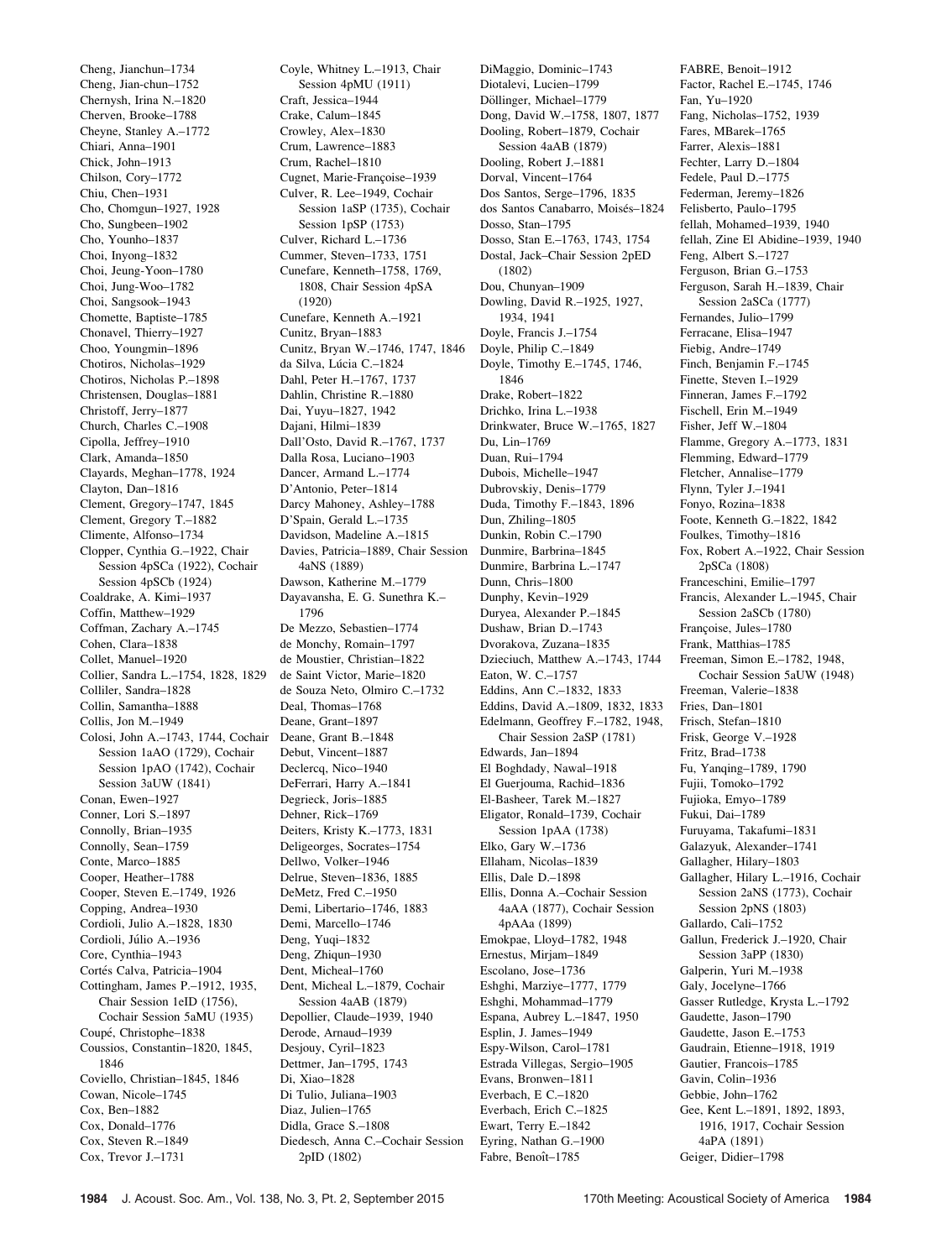Gemba, Kay L.–1928 Gendron, Paul J.–1782, 1926 Genuit, Klaus–1749 George, Jacob–1897 George, Jemin–1754 Gerhardt, H. C.–1727 Gerstoft, Peter–1793, 1736, 1928, 1934 Getachew, Hoheteberhan–1846 Geyer, Florian–1743 Ghoul, Asila–1760 Gibiat, Vincent–1765, 1796, 1747 Giegold, Carl–1738 Giguère, Christian-1839 Gilbert, Joel–1913 Gilbert, Kenneth E.–1828 Gilbert, Sarah–1911 Gillam, Erin H.–1932 Gillis, Keith A.–1806 Gilly, William F.–1761 Giordano, Nicholas–1912 Gipson, Karen–1901 Gladden, Joseph R.–1796, 1806 Gladden, Josh R.–Cochair Session 2pPA (1805) Glean, Aldo A.–1771, 1921 Glosemeyer Petrone, Robin–1738 Glotin, Herve–1906 Glotin, Hervé-1904 Godin, Oleg A.–1762 Goehring, Tobias–1833 Goense, Jozien–1741 Goertz, David–1819 Goldberg, Hannah–1832 Golden, Matthew V.–1759 Goldman, Geoffrey H.–1755, Cochair Session 1aSP (1735), Cochair Session 1pSP (1753) Goldsberry, Benjamin M.–1735 Goldstein, David–1942 Gonzalez, Carolina–1944 González-Leal, Brenda P.-1903 Good, Jim–1877 Good, Kenneth–1878 Good, Kenneth W.–1899 Gopu, Chitanya–1824 Gordon, Samuel Y.–1920 Goshorn, Edward L.–1831 Goto, Daiki–1789 Graetzer, Simone–1925 Graham, Susan–1846 Greco, Gil F.–1824 Greenleaf, James F.–1906 Greenwood, L. A.–1810 Grill, Julian–1835 Grill, Wolfgang–1835 Grimal, Quentin–1747 Groendyke, Bailey–1901 Grosh, Karl–1942 Gross, Daniel A.–1804 Grossmann, John–1806 Gruber, Elliott–1808 Guarendi, Andrew–1776 Guilbault, Raynald–1937 Guild, Matthew D.–1751, 1885 Guipieri, Seraphin–1798 Guo, Junyuan–1737 Guo, Zhiqiang–1811 Gupta, Anupam K.–1761 Gurm, Hitinder–1818 Guthrie, O'neil W.–1804

Gutmark, Ephraim–1915 Haberman, Michael –1733 Haberman, Michael R.–1770, 1734, 1735, 1920, Chair Session 3aPA (1827), Chair Session 4aEA (1884), Chair Session 5aPA (1938) Haege, Miriam–1767 Haerr, Nathan K.–1935 Haiat, Guillaume–1798, 1799, Cochair Session 2aBA (1764), Cochair Session 2pBA (1796) Haider, Yasser–1747, 1820 Hall, Timothy L.–1845 Hamernik, Roger–1773 Hamery, Pascal–1774 Hamilton, Sarah–1924 Hamiter, Rhett–1898 Han, Chao–1747 Han, Heekyung J.–1890 Hannay, David–1795 Hannay, David E.–1729, 1743 Hansen, John–1772 Hansen, Uwe J.–1770, 1784 Hara, Erina–1880 Harker, Blaine M.–1892, 1893, 1917 Harper, Jonathan D.–1747, 1846 Harrington, Jonathan–1895 Harris, Danielle–1792 Harris, Gerald R.–1884 Hartmann, William M.–1834, 1918, Chair Session 4pPP (1918) Harvey, David W.–1897 Harvey, Scott–1759 Hashemgeloogerdi, Sahar–1828 Haworth, Kevin J.–1820, 1821, 1925, Cochair Session 3aBAa (1818) Hayek, Sabih I.–1909 Hazan, Valerie–1849, 1894, Cochair Session 4aSC (1894) He, Hongbin–1942 He, Yingyang–1833 Heald, Shannon L.–1832, 1919 Heaney, Kevin D.–1928, Cochair Session 4pUW (1927) Hecht, Quintin–1826 Hefner, Brian T.–1897, Cochair Session 4aUW (1896) Heimlich, Sara L.–1760 Helbert, Alexandre–1797 Hellweg, Robert D.–Cochair Session 4pNS (1914) Hemme, Dan–1770 Henyey, Frank S.–1897 Herman, Bruce A.–1884 Hermand, Jean-Pierre–1794 Hettler, Jan–1836 Heuer, Andrew E.–1900 Higbie, Amanda G.–1738 Hiki, Shizuo–1944 Hiryu, Shizuko–1789, 1792, 1811, 1746, 1831 Hitchcock, Elaine R.–1810 Ho, Cheng-Yu–1834 Hodgkiss, William S.–1744, 1928 Hödl, Petra-1811 Hoeller, Christoph–1757, 1758 Holland, Charles W.–1898 Holland, Christy K.–1819, 1820, Chair Session (1851)

Hollien, Dr. Harry–1808 Hollien, Harry–1808 Holm, James R.–1746 Holm, Sverre–1766, 1882 Holt, Marla M.–1790 Holthoff, Ellen L.–1940 Holtrop, James S.–1787, Cochair Session 2pAAb (1787) Holtrop, Jim–1788 Hong, ZhenYu–1827 Hoover, K. A.–1844 Hoover, K. Anthony–Cochair Session 2aAA (1757), Cochair Session 3pAA (1844) Horoshenkov, Kirill–1885 Hosnieh Farahani, Mehrdad–1778 Hots, Jan–1890 Houix, Olivier–1918 Houser, Dorian S.–1792, 1905 Houston, Brian H.–1768 Howell, Mark–1747 Huang, Gongping–1737 Huang, Wei–1753, 1928 Huang, Yuexi–1884 Hubbard, Madeline J.–1845 Hughes, Alec–1799 Hull, Andrew J.–1941, Cochair Session 4pEA (1909) Hulva, Andrew M.–1731 Humeida, Yousif–1765 Hunter, Eric J.–1925 Hunter, Ethan J.–1925 Hursky, Paul–1795 Huthwaite, Peter–1764, 1767 Hwang, Yonghwan–1801 Hynynen, Kullervo–1799, 1884, 1907 Hyvelin, Jean-Marc–1797 Ichchou, Mohamed–1920 Ikebuchi, Maki–1792 Iksoo, Ahn–1791 Iliadi, Konstantina–1811 Inácio, Octávio-1887, 1936 Indelicato, Mark J.–1833 Ioup, George E.–1760, 1772 Ioup, Juliette W.–1760, 1772 Irizarry, Javier–1758 Isakson, Marcia–1929 Isakson, Marcia J.–1898 Isnard, Vincent–1918 Itagaki, Sachi–1811 Ivakin, Anatoliy–1896 Iverson, Paul–1810, 1811 Iwabayashi, Hiroki–1792 Jacewicz, Ewa–1922 Jackson, Derrell R.–1744 Jacob, Xavier–1765, 1796 Jacobs, Laurence J.–1837 Jaggers, Zachary–1838 Jain, Ankita D.–1911 Jakien, Kasey M.–1920 James, Michael M.–1892, 1893, 1916, 1917 James, Susan H.–1803 Janse, Esther–1895 Jaramillo, Ana M.–1901, Chair Session 4pAAb (1901) Jaros, Jiri–1882 Jasinski, Christopher–Cochair Session 2pID (1802) Jean, Philippe–1731

Jesus, Sergio–1795, Cochair Session 4pUW (1927) Jesus, Sergio M.–1927 Jhang, Kyung-Young–1836 Ji, Chenzhen–1777 Ji, Yoon Hee–1930 Jiang, Weikang–1755 Jiang, Xue–1752 Jin, Hong–1750 Jin, Hubum–1930 Jing, Yun–1735, 1751 Johnsen, Eric–1907 Jones, Douglas L.–1727 Jones, Paul C.–1749 Jones, Russell L.–1727 Jones, Ryan M.–1884 Judge, John A.–1771, 1921 Jung, Ki Won–1930 Kagawa, Hiroko–1791 Kakita, Kuniko–1944 Kalapinski, Erik J.–1929 Kalb, Joel T.–1774, 1775 Kaliski, Kenneth–Cochair Session 4pNS (1914) Kalko, Elisabeth K.–1905 Kampel, Sean D.–1920 Kamrath, Matthew–1731 Kan, Weiwei –1734 Kanai, Hiroshi–1797 Kaneko, Shigehiko–1775 Kang, Jian–1750 Kang, Shinae–1838 Kanter, Shane J.–1738 Kapolowicz, Michelle R.–1811 Kardous, Chucri A.–1773 Kargl, Steven G.–1847, 1950 Karunasiri, Gamani–1768 Karzova, Maria–1823, 1883 Kausel, Wilfried–1888, 1889 Kawai, Hiromi–1946 Kedrinskiy, Valeriy–1829 Keefe, Joseph A.–1738 Keefer, Chloe–1888 Kendrick, Paul–1731 Kenny, John–1913 Keppens, Veerle M.–1805, Cochair Session 2pPA (1805) Kersemans, Mathias–1885 Ketten, Darlene–1789 Khan, Sameer ud Dowla–1809 Khokhlova, Tatiana D.–1820 Khokhlova, Vera–1883 Khokhlova, Vera A.–1846 Kidd, Gary R.–1830 Kiefte, Michael–1923 Kim, Benjamin–1949 Kim, Donghyeon–1930 Kim, Hansoo–1930 Kim, Jea Soo–1930, 1948 Kim, Jin-Yeon–1837 Kim, Juho–1930 Kim, Katherine–1744 Kim, Katherine H.–1730, 1742 Kim, Myung-Sook–1901 Kim, Sanmun–1834 Kim, Sungyoung–1833 Kim, Woo-Shik–1930 Kim, Yang-Hann–1782, 1847 Kim, Yong Joe–1732 Kim, Young H.–1834

King, Frances–1758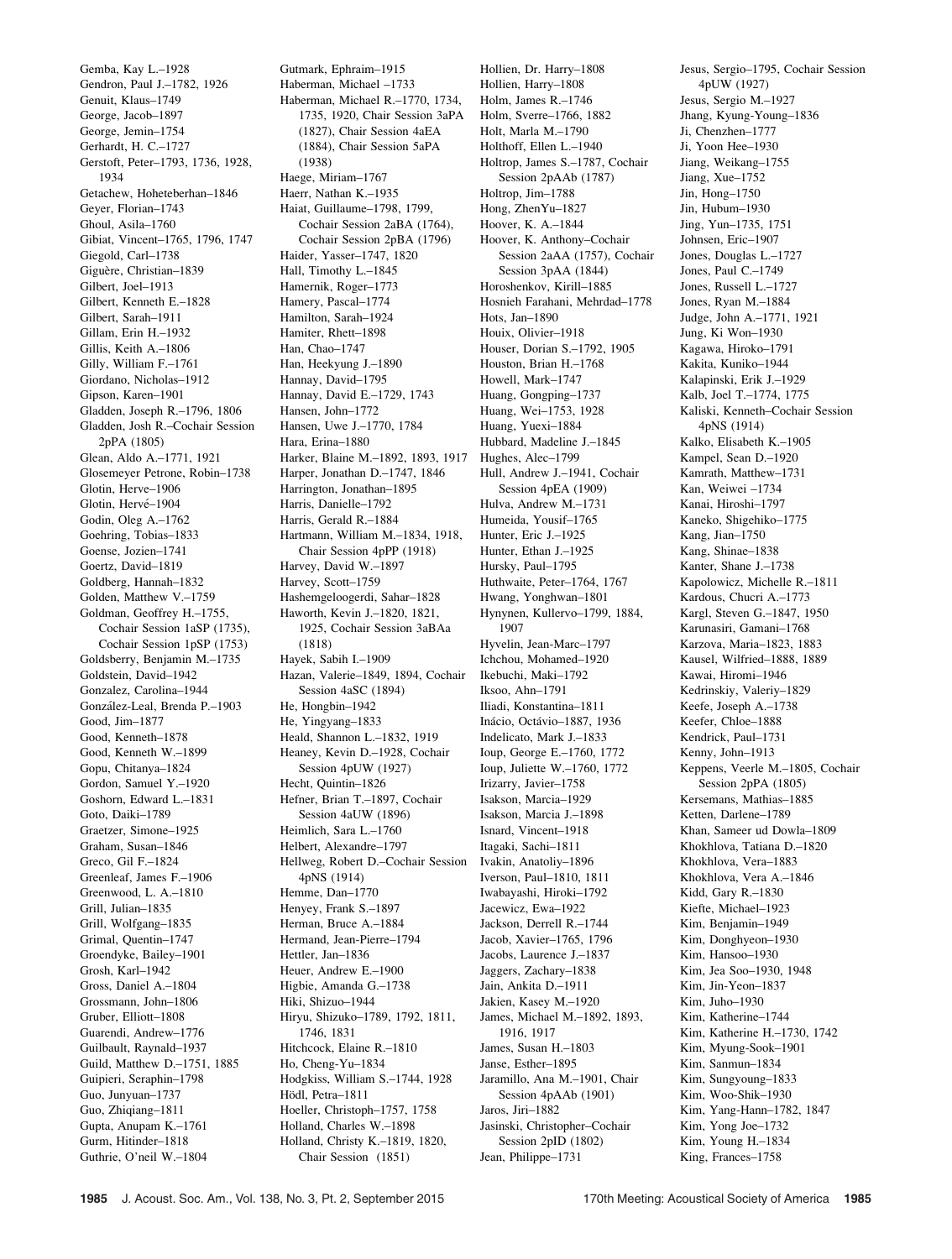Kinzer, Charles E.–1772 Kirkegaard, Larry–1814 Kito, Aya C.–1831 Klatt, Timothy–1735 Kloepper, Laura–1843 Klos, Serena–1832 Kniffin, Gabriel P.–1950 Knobles, David–1742 Knobles, David P.–1742, 1750, 1896 Knowles, Thea–1924 Kobayashi, Kohta I.–1789 Kobayasi, Kohta I.–1789, 1792, 1811, 1831 Kobrina, Anastasiya–1760 Koch, Robert A.–1896 Koch, Robert M.–Chair Session 2aSA (1775) Koehler, Michael R -1805 Koehn, Christian–1888 Koenig, Laura L.–1810 Koenigstein, Florian–1774 Koh, Hyoin–1942 Koju, Ukesh–1751 Konarski, Stephanie G.–1735 Kong, Xiang–1780 Konkov, Andrey–1938 Konofagou, Elisa E.–1846 Koontz, Zachary–1769 Kopf, Lisa M.–1832 Korman, Murray S.–1770, 1837 Kosawat, Krit–1831 Kosecka, Jana–1747 Kothari, Ninad B.–1740 Koumela, Alexandra–1823 Kreider, Wayne–1746, 1846, 1883, Chair Session 3pBA (1845) Krieder, Wayne–1845 Kripfgans, Oliver D.–1908 Kuperman, William A.–1763, 1744 Kurdila, Andrew J.–1921 Kurzeja, Patrick–1777 Küsel, Elizabeth T.–1760, 1761, Chair Session 2aAB (1760) Kwan, James–1846 Labuda, Cecille–1796 Lafon, Cyril–1797 LaFond, Amy A.–1745 Lagakos, Nicholas–1768 Lahiri, Aditi–1811 LaMonica, Clelia R.–1922 Langdon, Jonathan H.–1907 Lansford, Kaitlin–1779, 1944 Lansford, Kaitlin L.–1780 Lanza di Scalea, Francesco–1835 Laugier, Pascal–1747 Lavallee, Timothy–1804 Lavery, Andone C.–1742, 1743, 1744, Chair Session 3aAO (1818) Laville, Frédéric-1937 Law, Wai Ling–1945 Lawless, Martin S.–Cochair Session 5aMU (1935) Layman, Christopher N.–1948 Le, Lawrence H.–1798 Le Bas, Pierre-yves–1836, 1886, 1909 Le Carrou, Jean-Loïc-1785 Leao, José P.–1827 Lebedev, Andrey–1938 Leckta, David C.–1925

Leclère, Quentin-1785 Lecointre, Albanne–1764 LeDuc, Matthew F.–1935 Lee, David–1806 Lee, Dohyung–1892 Lee, Donghoon–1846 Lee, Duckhee–1943 Lee, Hunki–1892 Lee, Jaewook–1772 Lee, Joonhee–1899 Lee, Keunhwa–1949 Lee, Kevin M.–1886 Lee, Kwang–1781 Lee, Kwanhyung–1732 Lee, Won-Hee–1901 Leishman, Timothy W.–1785, 1786, 1900, Chair Session 2pAAa (1784), Chair Session 3aAAa (1814) Lemaitre, Guillaume–1780 Leng, Jacques–1733 Lenhart, Richard D.–1822 Lenz, Peter–1781 Leonard, Brett–1786 Leung, Ben–1819 Leymarie, Nicolas–1764 Li, Chun–1939 Li, Kai Ming–1828, 1829 Li, Kun–1760 Li, Ling–1805 Li, Pei-Chun–1834 Li, Weibin–1837 Li, Xiaochen–1918 Li, Yong–1752 Liang, Bin–1734, 1752 Libert, Jacqueline–1919 Ligon, David A.–1754 Lim, Raymond–1781, 1949, Cochair Session 5aUW (1948) Lima, Key F.–1769, 1887 Lin, Lin–1800 Lin, Ying T.–1843 Lints, Martin–1796 Liss, Julie–1779 Liu, Hanjun–1811 Liu, Yang–1843 Liu, Ying–1811 Liu, Yu–1833 Liu, Yuming–1911 Liu, Yunbo–1884 Llano, Daniel–1728 Llimona, Quim–1887 Lobato, Lucas C.–1886 Logan, Roger M.–1772, 1822, Chair Session 3aEA (1822) Long, Wen–1930 Lopez-Carromero, Amaya–1913 Loson, Jessica–1810 Loubser, Jannie–1804 LoVerde, John–1758, 1807, 1877 Lowe, Michael J.–1764, 1767 Lowenstein, Joanna H.–1924 Lowrie, Allen–1897, 1898 Lu, Xiaofang–1909 Lu, Zhiqu–1910 Lucero, Esteban–1880 Luckett, Rachael–1831 Ludwigsen, Daniel–1771, 1935 Lumani, Ariana–1741 Lunde, Per–1949

Lynch, James F.–1824, 1933 Lynch, Kristopher–1823 Lyonnet, Florian–1939 Ma, Yuanliang–1794 Macaulay, Eric J.–1834 Macrae, Toby–1944 Madaras, Gary–1787, 1788, 1900, Cochair Session 2pAAb (1787) Maddieson, Ian–1838 Maeda, Natsumi–1946 Maestas, Joseph T.–1949 Maestre, Esteban–1887 Magliula, Elizabeth A.–Cochair Session 4pEA (1909) Maharjan, Praswish–1926 Mahn, Jeffrey–1757, 1758 Mahr, Tristan–1894 Mahrajan, Praswish–1782 Mahshie, James–1943 Mai, Haiming–1833 Maillard, Julien–1731 Maki, Daniel P.–1830 Makris, Nicholas C.–1911 Maksym, Ted–1742 Malphurs, David E.–1781 Mamou, Jonathan–1797 Manakov, Sergey–1938 Mandrus, David G.–1805 Mankin, Richard–1790 Manrique, Andrea–1947 Marcus, Logan S.–1940 Markham, Benjamin–1817 Marshall, Andrew–1890 Martens, Arvid–1885 Martin, Ernst–1907 Martin, Theodore–1751 Martins, Gustavo–1828 Maruvada, Subha–1884 Marvel, Mandy H.–1745 Marx, Charles G.–1831 Marzo, Asier–1827 Maslowski, Wieslaw–1729 Massey, David A.–1811 Masson, Patrice–1766 Mast, T. Douglas–1882 Masters, David–1791, 1754 Mate, Bruce–1761 Matsukawa, Mami–1797 Mattesi, Vanessa–1765 Mattie, David R.–1804 Matula, Thomas–1820 Maxwell, Adam–1883 Maxwell, Adam D.–1747, 1820, 1845, 1846 Maynard, Julian D.–1805 McAleavey, Stephen A.–1907 McAuliffe, Megan–1779 McCarthy, Kathleen–1810, 1894 McCullough, Elizabeth A.–1922 McDannold, Nathan–1821, 1845 McDermott, Walter C.–1772 McGill, Brian–1905 McGough, Robert–Cochair Session 4aBA (1881), Cochair Session 4pBA (1906) McGough, Robert J.–1906, 1907 McKelvie, Kent–1739 McKenna, Elizabeth–1825, Cochair Session 3aNS (1825) McKenna, Elizabeth A.–1803

McKinley, Richard L.–1774, 1803, 1893, 1916, Cochair Session 2aNS (1773), Cochair Session 2pNS (1803), Cochair Session 4pPA (1915) McMurtry, Robert Y.–1749 McPherson, David D.–1820 McPherson, Michael–1940 Mechri, Charfeddine–1836 Mecklenbrauker, Christoph F.–1736 Medda, Alessio–1892 Medina-Garcia, Angela–1902 Mellinger, David K.–1760, 1761 Melo, Jéssica F.–1792 Mendes, Raíssa R.–1903 Mercado, Eduardo–1761 Mercado, Karla–1925 Mercado, Karla P.–1821 Metelka, Andy–1914 Meunier, Sabine–1919 Meyer, Christoph F.–1905 Meyer, Jens–1736 Meyer, Jürgen-1784 Meziane, Anissa–1766 Mézière, Fabien–1939 Mielke, Jeff–1778, 1923 Mignerey, Peter C.–1929 Mikhalevsky, Peter N.–1842 Miksis-Olds, Jennifer L.–1792, 1729 Mille, Benoît-1913 Miller, Douglas L.–1908, 1909 Miller, Greg–1738 Miller, James D.–1830 Miller, James H.–1824, 1933 Miller, Kyle G.–1893 Miller, Rachel M.–1947 Miller, Taylor L.–1809, 1943 Miller-Klein, Erik–1787 Ming, Chen–1761 Minonzio, Jean-Gabriel–1747 Mischi, Massimo–1746, 1883 Mitra, Anish–1834 Mitri, Farid G.–1908 Miyawaki, Hiroyuki–1792 Mizumachi, Mitsunori–1778 Mizuno, Katsunori–1797 Mobley, Frank S.–1829 Mobley, Joel–1751, Chair Session 1aPA (1733), Chair Session 1pPA (1751) Moghadam, Peyman Y.–1766 Mohamed, Hatem K.–1827 Moldover, Michael R.–1806 Molnar, Sheri–1763 Monaghan, Jessica J. M.–1833 Mondain-Monval, Olivier–1733 Monsky, Wayne–1820 Montejano-Zea, Elena–1903 Montero, Karina–1932 Montiel Reyes, Fernando J.–1933 Mookerjee, Adaleena–1934 Moon, Wonkyu–1801 Moonen, Marc–1833 Moore, Brian C.–1889 Moore, Thomas R.–1888, Chair Session 4aMU (1887) Mora, Pablo–1915 Moreau, Ludovic–1764 Mores, Mobert–1888 Mores, Robert–1888 Morgan, Shae D.–1839

Lynch, James–1843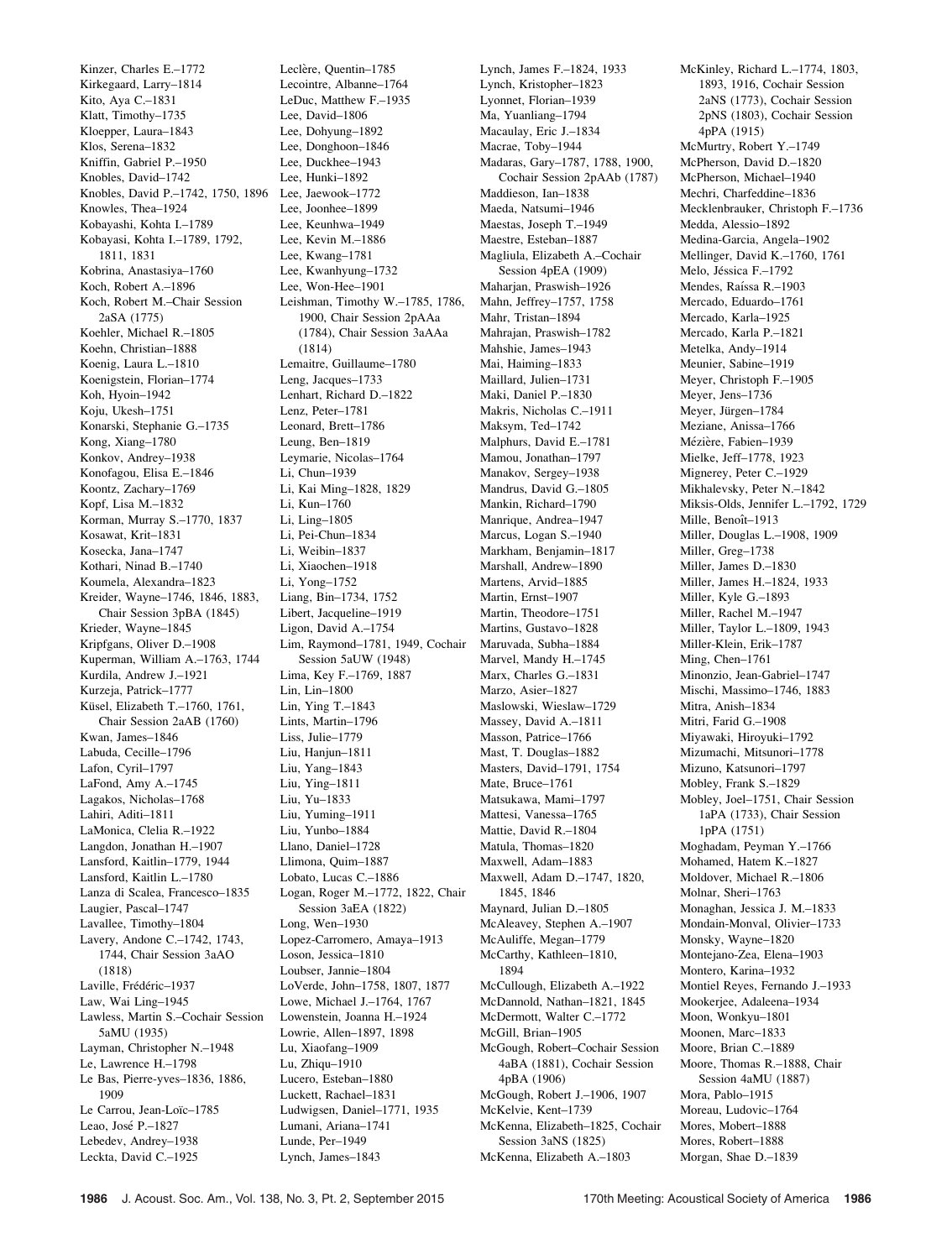Morlet, Thierry–1810 Moron, Juliana–1903 Moron, Juliana R.–1904, Cochair Session 4pAB (1902) Morrill, Tuuli–1947, Chair Session 2pSCb (1810) Morris, James R.–1805 Morris, Richard–1936 Morris, Richard J.–1812 Morrison, Andrew C.–1771 Moses, Samantha–1850 Mosko, Kirsten–1924 Moss, Cynthia F.–1740, 1931 Moss, Geoffrey R.–1768 Motlagh Zadeh, Lina–1812 Motoi, Kazuya–1789 Mousavion, Sina–1935 Muehleisen, Ralph T.–1738 Mueller, Rolf–1790 Muenchow, Andreas–1742 Muhlestein, Michael B.–1734 Muir, Thomas G.–1842, 1886 Mukaimine, Shota–1827 Mullen, Caitlin P.–1770 Muller, Marie–1939 Müller, Rolf-1761, 1789 Mundell, Joe–1788 Munson, Benjamin–1895, Chair Session 3pSC (1849) Munthuli, Adirek–1831 Murai, Shota–1811 Murphy, William J.–1773, 1826, Cochair Session 3aNS (1825) Murray, Patrick–1910 Murta, Bernardo H.–1824 Muzi, Lanfranco–1762, 1763 Myers, Rachel–1846 N, Sabna–1948 Nadakuditi, Raj R.–1840 Nadig, Aparna–1924 Nagao, Kyoko–1810 Nagatani, Yoshiki–1797, 1798 Nakayama, Ayako–1792 Nankali, Amir–1942 Narins, Peter M -1741, Cochair Session 1aAB (1727), Cochair Session 1pAB (1740) Nations, Christopher S.–1730 Nearey, Terrance M.–1811, 1923 Neilsen, Tracianne B.–1891, 1892, 1893, 1916, 1917, Cochair Session 4aPA (1891) Nelson Smid, Jennifer–1817 Nenadic, Ivan–1906 Neumayer, Leigh A.–1745, 1746 Newhall, Arthur E.–1843 Newton, Michael–1913, 1926 Nguyen, Kim-Cuong T.–1798 Nguyen, Phat–1761 Nguyen, Tuan–1772 Nia, Hadi T.–1911 Nicholas, Michael–1948 Nicolas, Barbara–1927 Nielbo, Frederik L.–1748 Nielsen, Kuniko–1778 Nielsen, Peter L.–1763 Nili Ahmadabadi, Zahra–1937 Nip, Ignatius–1895 Nishimura, Jun–1746 Nittrouer, Susan–1924 Noble, John–1828

Noble, John M.–1754 Noisternig, Markus–1784 Nolan, Francis–1946 Noren, Dawn P.–1790 Norris, Andrew–1733, 1734 Norris, Andrew N.–1751 Nourmahnad, Atousa–1825 Novak, Colin J.–1889 Nowacek, Douglas P.–1848 Nowak, Karolina M.–1830 Nowak, Lukasz–1790 Nowak, Lukasz J.–1830 Nowicki, Stephen–1880 Nozawa, Takeshi–1947 Nucera, Claudio–1835 Núñez, Felipe-1754 Nusbaum, Howard C.–1832, 1919 Nykaza, Edward T.–1731, 1732 Oba, Roger M.–1929 Oelschlaeger, Karl–1890 Ohm, Won-Suk–1892 Okada, Kazuhide–1782, 1783 Okamoto, Koji–1891 Okanoya, Kazuo–1791, 1792, 1880 O'Keefe, Joy M.–1932 Okunuki, Takeo–1891 Ollivier, Sébastien-1823 Olsen, Rachel M.–1923 Olson, Bruce C.–1901 Omanova, Dina–1945 Omer, Robyn K.–1745, 1746 O'Neill, Caitlin–1743 Onishi, Hiromi–1946 Onishi, Kris–1924 Onsuwan, Chutamanee–1831 O'Regan, Stephen D.–1751 Oregan, Stephen–Chair Session 5aSA (1941) Orr, Marshall H.–1828, 1934 Orris, Gregory–1751, 1885 Ortega, Jorge–1933 Ostashev, Vladimir–1829 Ostashev, Vladimir E.–1828 Ostiguy, Pierre-Claude–1766 Ou, Weihua–1939 Owen, Joshua–1845 Owens, Gabe–1818 Ozmeral, Erol J.–1832 Pacheco, James P.–1745 Paddock, Joel–1762 Padilla, Frederic–1797 Padilla, Jennifer–1810 Paek, Hyun G.–1749 Paeng, Dong-Guk–1930 Pagniello, Camille–1735 Pajek, Daniel–1884 Palácio, Fábio B.-1903 Pana, Radu–1878 Pandey, Vikash–1766 Pang, Ig-Chan–1930 Papadimos, Chris–1877 Park, Hanyong–1946, 1947 Park, Hyungwoo–1943 Park, Junhong–1942 Park, Taeyoung–1892 Parker, Dennis–1881 Parsons, Danielle–1850 Patchett, Brian D.–1846 Patel, Chirag–1741 Patel, Rita–1779 Paterson, Marietta–1831

Patterson, Brandon–1907 Patterson, Roy D.–1919 Patynen, Jukka–1785 Paul, Stephan–1732, 1824, 1830, 1936 Pawar, Asawari–1747 Payan, Cedric–1886 Payne, Allison–1881 Pearson, Annalise–1743 Pearson, Dylan–1947 Pecknold, Sean–1898, 1929 Pegau, Scott–1742 Pehmoeller, John–1935 Pelavas, Nicos–1929 Pelegrinis, Michael–1885 Pellegrino, Elisa–1946 Pellegrino, Paul M.–1940 Peng, Tao–1820 Perdomo, Michelle–1944 Pereira, Daniel–1799 Pereira, Matheus–1824 Perez, Daniel–1776 Perez, Raphael–1776 Perez Carrillo, Alfonso–1785 Perillo, Sara–1778 Petrov, Pavel S.–1929 Pettit, Chris L.–1731 Pfeiffer, Loren N.–1938 Pfeiffer, Scott–1738 Pfeifle, Florian–1888 Phillips, James E.–1807, Cochair Session 2pSA (1807) Photiadis, Douglas–1940, 1942 Piacsek, Andrew A.–1824 Piao, Shengchun–1737 Picaut, Judical–1731 Pieczonka, Lukasz–1836 Pieczonka, Łukasz–1909 Pierce, Allan D.–1933 Pillai, P. R. S.–1948 Pilon, Anthony R.–1916 Pincus, Nadya–1809, 1943 Pinet, Melanie–1811 Piper, James–1898 Pires, Felipe S.–1830 Pittaluga, Ilaria–1901 Plath, Niko–1888 Poirot, Nathalie–1796 Poncelet, Olivier–1733 Ponsot, Emmanuel–1919 Poonyaban, Sajeerat–1831 Popa, Bogdan-Ioan–1733 Potty, Gopu R.–1824, 1933, Chair Session 5aAO (1933) Power, Yui–1821 Preisig, James–1840, 1897, Chair Session 3aSP (1840) Preminger, Jill E.–1830 Prevorovsky, Zdenek–1835 Price, G. R.–1774 Pritz, Tamás-1942 Prokos, John–1816 Pulkkinen, Aki T.–1907 Purohit, Prashant K.–1820 Qiang, Bo–1906 Qiu, Wei–1773 Qu, Jianmin–1837 Quaegebeur, Nicolas–1766 Quijano, Jorge E.–1763, 1840 Quinlan, John M.–1800, 1801

R, Revathy–1948

Rademeyer, Paul–1821 Radhakrishnan, Kirthi–1821 Rafaely, Boaz–1925 Raichle, Marcus E.–1834 Rajagopal, Prabhu–1798 Rajagopal, Prabu–1799 Rakerd, Brad–1834 Ramos, Gabriela–1903 Ramsey, Gordon–1771 Ramsey, Michael-Thomas–1926 Rangwala, Huzefa J.–1747 Rao, Dan–1834 Rasmussen, Per–1938 Raspet, Richard–1828 Ratcliffe, John–1931 Ratilal, Purnima–1753, 1928 Ratnam, Rama–1727 Rawlings, Samantha–1877 Razhi, Dilal–1941 Reed, Heather–1910 Reed, Paul E.–1925 Reetz, Henning–1811 Reglero, Lara–1944 Rehl, Anthony–1800, 1801 Reichman, Brent O.–1892, 1893 Reichmuth, Colleen–1760 Reidy, Patrick–1924 Remillieux, Marcel–1836, 1886 Remillieux, Marcel C.–1909 Ren, Xinxin–1750 Renier, Mathieu–1766 Rennies, Jan–1890 Renwick, Margaret E.–1923 Reubold, Johann U.–1895 Reuter, Eric L.–1757, Chair Session 1aNS (1731), Cochair Session 2aAA (1757) Rhoads, Jeffrey F.–1939 Riahi, Nima–1793 Ribeiro, Bruna–1903 Ribeiro, Rui–1936 Riedel, Scott–1817 Rindel, Jens Holger–1814 Riquimaroux, Hiroshi–1789, 1792, 1811, 1740, 1831 Roa, Camilo C.–1928 Roa, Marylin–1739, 1749 Robert, Rene–1758 Robinson, Philip W.–1750 Rodriguez, Samuel–1765, 1796 Roe, Matthew–1787 Roginska, Agnieszka–1786 Rohde, Barukh–1790 Rohde, Charles–1751 Rolfes, Myra–1788 Rollins, Michael K.–1900 Romero Vivas, Eduardo–1790 Ronsse, Lauren M.–Cochair Session 3aAAb (1816) Rosa, Victor P.–1887 Rosnitskiy, Pavel–1883 Rouse, Andrew–1760 Rouseff, Daniel–1842 Roux, Philippe–1764 Roy, Kenneth P.–1877, 1899, Cochair Session 4aAA (1877), Cochair Session 4pAAa (1899) Rufer, Libor–1823 Rupp, André-1919 Ryan, Teresa–1771

Ryan, Teresa J.–1921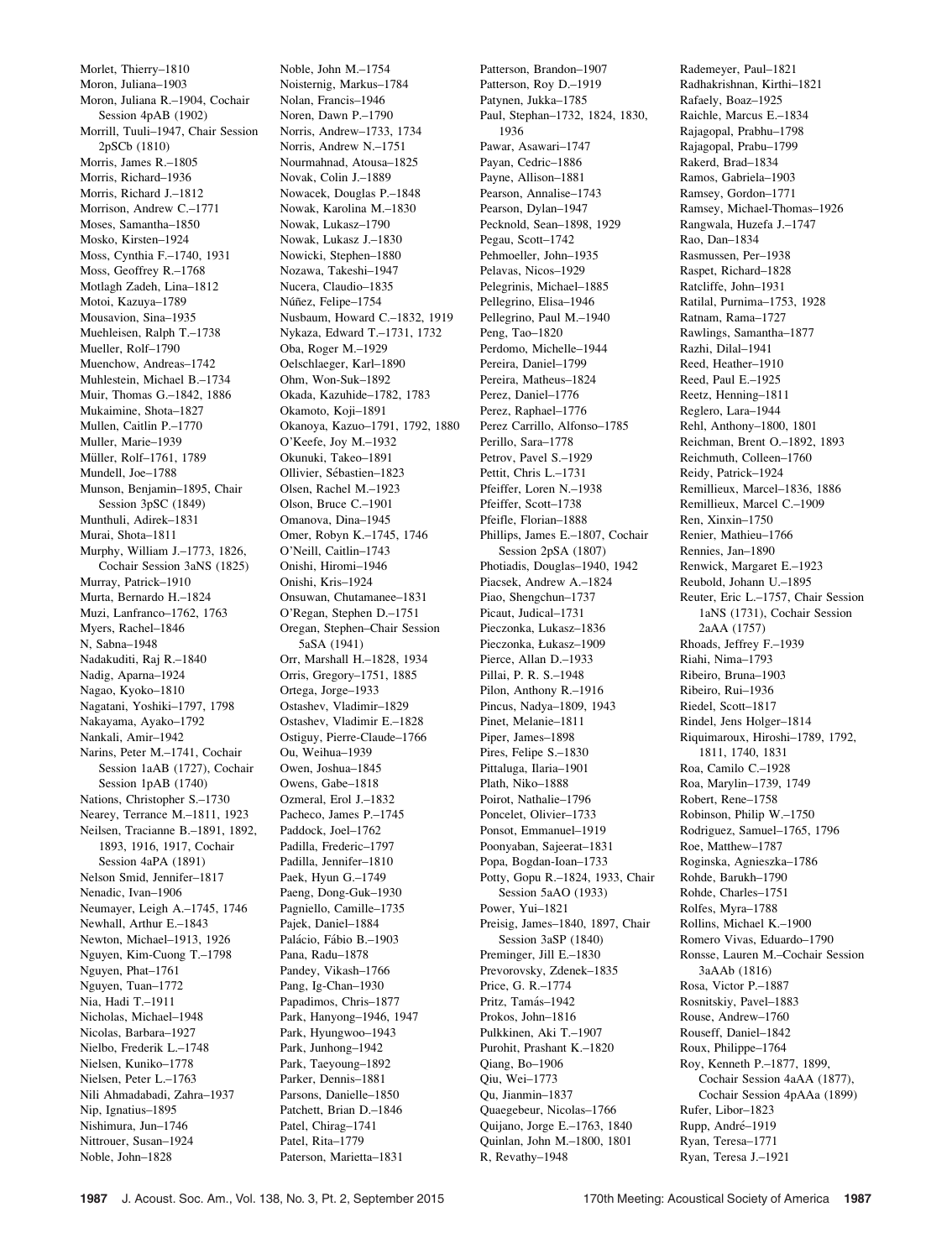Ryherd, Erica–1758 Ryherd, Erica E.–1788, Cochair Session 3aAAb (1816) Rzig, Imen–1941 Saba, Juliana–1772 Sabatier, James M.–1837 Sabra, Karim G.–1763, 1776, Cochair Session 2aAO (1762), Cochair Session 2pAO (1793) Sack, Stefan–1800 Sadeghian, Roozbeh–1782 Sadouki, Mustapha–1939, 1940 Sagen, Hanne–1743 Sagers, Jason D.–1742 Sahu, Saurabh–1781 Sahuguet, Perrine–1765 Saidvaliev, Ulugbek–1806 Saint Pierre, Guillaume–1918 Saito, Yumi–1791 Salazar, Israel–1932 Salcedo, Milton A.–1901 Salloum, Hady–1791, 1754 Salman, Huseyin Enes–1747 Salmon, Ryan–1921 Salupere, Andrus–1796 Salze, Edouard–1823 Samal, Ashok–1812 Sammelmann, Gary S.–1781 Sánchez, Carlos S.-1846 Sanchez-Dehesa, Jose–1734 Sandoval, Luis–1903 Sandven, Stein–1743 Sanjinez, Dolly A.–1745 Sankhagowit, Amara–1947 Sapozhnikov, Oleg–1883 Sapozhnikov, Oleg A.–1746, 1747, 1845, 1846 Sarkar, Abhijit–1942 Sarkar, Jit–1744 Sarkar, Suchetana–1935 Sarmiento-Ponce, Julieta E.–1903 Sato, Toru–1797 Scanlon, Michael V.–Chair Session 2aEAa (1767) Scarborough, David–1800, 1801 Scarborough, David E.–1801 Scavone, Gary P.–1887 Schaefer, Craig–1817 Schaffer, David J.–1782 Schenone, Corrado–1901 Schlauch, Robert S.–1890 Schmidt, Henrik–1949 Schnitta, Bonnie–1899 Schomer, Paul D.–1914, Cochair Session 4pNS (1914) Schuette, Dawn–1817 Schulte-Fortkamp, Brigitte–1748, 1749, Cochair Session 1pNS (1748) Schulz, Theresa Y.–1826 Scurto, Hugo–1780 Secchi, Eduardo R.–1903 Sedunov, Alexander–1791, 1754 Sedunov, Nikolay–1791, 1754 Seepersad, Carolyn C.–1920 Seger, Kerri–1744 Seger, Kerri D.–1742 Seki, Yoshimasa–1881 Selamet, Ahmet–1769 Selamet, Emel–1769 Seo, Hogeon–1836

Seong, Woojae–1896, 1949 Shabtai, Noam–1784 Shafer, Benjamin–Cochair Session 2pSA (1807) Shahsavarani, Bahar–1812 Shan, Caifeng–1883 Shattuck-Hufnagel, Stefanie–1780 Shawky, Hany A.–1827 Sheaffer, Jonathan–1925 Shekhar, Himanshu–1819 Shen, Chen–1735, 1751 Shiba, Shintaro–1791 Shin, Kumjae–1801 Shinbara, Scott–1786 Shinn-Cunningham, Barbara–1832 Shofner, William–1728 Shrivastav, Rahul–1809, 1832 Shubin, Igor–1921 Siderius, Martin–1760, 1761, 1762, 1763, 1934 Sidorovskaia, Natalia A.–1760 Siebein, Gary W.–1749, 1816 Siebein, Kara A.–1816 Siebein, Keely–1739 Sieck, Caleb F.–1734, Cochair Session 2pID (1802) Siegmann, William L.–1933 Sikdar, Siddartha–Chair Session 1pBA (1745) Sikdar, Siddhartha–1747 Silbert, Noah–1812, 1924 Sills, Jillian M.–1760 Silva, Glauber T.–1827 Silva, Maria Luisa–1902 Sim, Leng K.–1754 Simmons, Andrea–Cochair Session 1aAB (1727), Cochair Session 1pAB (1740) Simmons, Andrea M.–1728 Simmons, James A.–1740, 1753 Simon, Julianna C.–1746, 1747 Sinelnikov, Yegor–1791 Siryabe, Emmanuel–1766 Skora, Krzysztof E.–1790 Skoruppa, Katrin–1810 Skow, Ellen–1769 Skowronski, Mark D.–1809, 1832 Smarsh, Grace C.–1932 Smart, Jane–1810 Smart, Sean–1845 Smiljanic, Rajka–1850, 1945, 1947, Chair Session 5aSCb (1945) Smirnov, Ivan Y.–1938 Smith, Alissa N.–1812 Smith, James–1800 Smith, Julius O.–1887 Smith, Kevin B.–1768 Smith, Pegeen–1825 Smith, Sarah R.–1936 Smith Vidaurre, Grace–1880 Smotherman, Michael–1931, Cochair Tang, Dajun–1742, 1744 Session 5aAB (1931) Snider, Lindsay–1821 Snow, Bethany–1800 Snyder, Abraham Z.–1834 Soendergaard, Jacob–1938 Soldati, Gino–1746 Solomon, Latasha–1768 Sommerfeldt, Scott D.–1938, Chair Session 5aNS (1937) Sonderegger, Morgan–1924

Soneson, Joshua E.–1884 Song, Heechun–1896 Song, Hee-Chun–1927, 1928 Song, Min-Ho–1782 Song, Pengfei–1906 Song, Zhongchang–1789 Sorensen, Kristina M.–1746 Sorensen, Mathew D.–1746, 1747, 1846 Sottek, Roland–1890 Sousa, Joana I.–1901 Southall, Brandon L.–1760 Spa, Carlos–1887 Sparrow, Victor W.–1756 Spence, Heather R.–1905 Spratt, Kyle S.–1770 Srinivasan, Nirmal K.–1920 Stafford, Kathleen–1730 Stansell, Meghan M.–1920 Statsenko, Tatiana–1888 Stauffer, Beth A.–1729 Stefanson, JR W.–1830 Stein, Peter J.–1744 Sterling, John–1921 Sternini, Simone–1835 Stevens, Leigh H.–1912 Stewart, Noral D.–1757 Stienen, Jonas–1748 Stotts, Steven A.–1896 Stout, Trevor A.–1892, 1916, 1917 Stride, Eleanor–1821 Stride, Eleanor P.–1820, 1845 Stubbs, John E.–1804 Sturdy, Christopher B.–1879 Su, Xiaoshi–1734 Subramanian, Sri–1827 Sugiyama, Yukiko–1839 Suied, Clara–1918 Sullivan, Natalie C.–1846 Sumiya, Miwa–1789 Sun, Hongbin–1885 Sung, Min–1801 Susini, Patrick–1780, 1918, 1919 Suslov, Alexey–1806 Suslov, Alexey V.–1938 Sutin, Alexander–1791, 1754 Sutton, Jonathan–1821 Svitelskiy, Oleksiy–1806 Swanson, David C.–1736 Ta, Son–1772 Tabatabaeipour, Morteza–1836 Tachibana, Ryosuke O.–1791 Taffou, Marine–1918 Taft, Benjamin N.–Chair Session 2pABb (1791) Taherzadeh, Shahram–1731 Takao, Natsuki–1937 Taki, Hirofumi–1797 Tam, Christopher–1916 Tamaddoni, Hedieh A.–1845 Tang, Tingting–1760 Tansu, Margaux–1913 Tantibundhit, Charturong–1831 Tardy, Isabelle–1797 Tasko, Stephen M.–1773, 1778, 1831 Tateishi, Miho–1782 Tavossi, Hasson M.–1941 Tedja, Yosua W.–1750 Teklu, Alem–1940

Tennakoon, Sumudu P.–1806 Tenney, Stephen M.–1737 Teramoto, Susumu–1891 Terashima, Fernando J.–1887 Teshima, Yu–1746 Thakare, Dhawal–1798, 1799 Thangawng, Abel L.–1948 Thanos, Sotirios–1750 Theis, Melissa–1825, Cochair Session 3aNS (1825) Theis, Melissa A.–1803 Thiel, Jeff–1747 Thiel, Jeffrey–1746 Thode, Aaron–1794, 1744, Cochair Session 1aAO (1729), Cochair Session 1pAO (1742) Thode, Aaron M.–1730, 1742 Thomas, Erik R -1923 Thompson, Arthur L.–1946 Thomson, Dugald–1929 Thomson, Scott–1776 Thorsos, Eric I.–1897 Tiede, Mark–1779 Tiemann, Christopher O.–1760 Tikriti, Walid–1817 Timmerman, Nancy S.–Cochair Session 4pNS (1914) Tippmann, Jefferey D.–1744 Tiravanitchakul, Rattinan–1831 Titovich, Alexey S.–1733, 1751 Todd, Bryan–1790 Tohmyoh, Hironori–1827 Tollefsen, Dag–1754 Tolstoy, Maya–1762 Tong, Bao N.–1829 Tordeux, Sébastien-1765 Torello, David E.–1837 Torrent, Daniel–1734 Torrie, Darren K.–1891 Toumi, Souad–1836 Tracy, Erik C.–1849 Tranquart, François-1797 Treeby, Bradley–1882 Trejos, Carla V.–1905 Trone, Marie–1904, Cochair Session 4pAB (1902) Tsaih, Lucky–1750, 1900 Tsaih, Lucky S.–Cochair Session 1pAA (1738) Tsukernikov, Ilya–1921 Tsutsumi, Seiji–1891 Tucker, Thomas J.–1761 Tufte, Steve–1936 Tuladhar, Saurav R.–1926 Tuomainen, Outi–1849 Turner, Joseph A.–1765 Turo, Diego–1771 Ukeiley, Lawrence–1776 Ulrich, Timothy J.–1836, 1886 Ulrich, TJ–1909 Umniakova, Nina–1921 Umnova, Olga–1885 Ungar, Eric E.–1807 Uppenkamp, Stefan–1919 Urban, Matthew W.–1906, 1907 Urbán Ramírez, Jorge-1904 Urbán-Ramírez, Jorge-1790 Utianski, Rene L.–1780 Vafaeian, Behzad–1798 Vagle, Svein–1743 Valente, Dan–1731